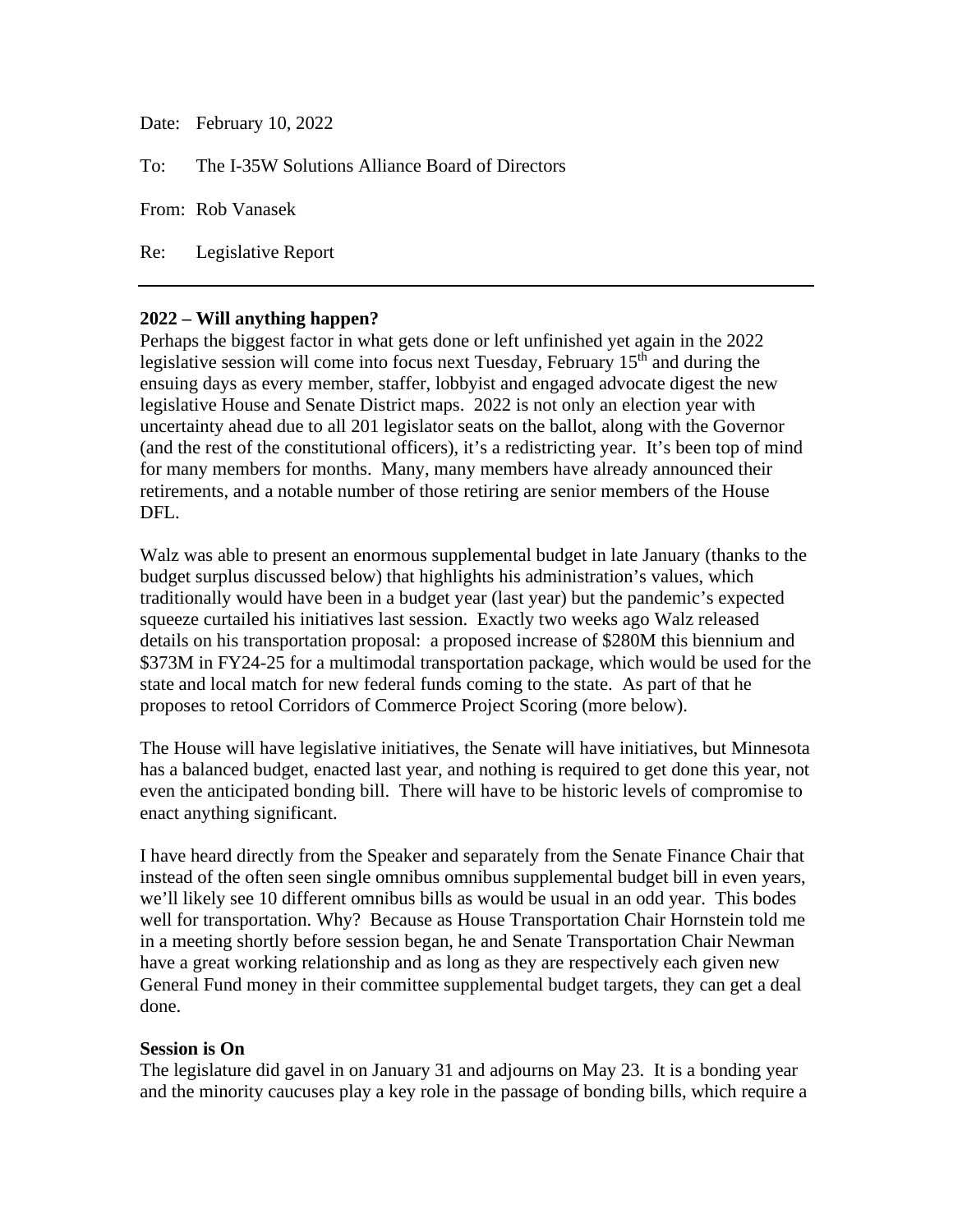3/5s supermajority to pass in each chamber. Minority Leader Kurt Daudt in the House and Minority Leader Melissa Lopez Franzen in the Senate will likely gain more attention this year. This is Franzen's first session in leadership. The Majority Leader in the Senate, Jeremy Miller is also new to his position and Senator David Osmek is the new Senate President. Also, Senator Tom Bakk, I, of Cook and Representative Fue Lee, DFL, of Minneapolis each chair the Capital Investment or bonding committees.

The players above could hold a lot less power and attention than normal bonding years as the state is enjoying a forecasted \$7.7B surplus, billions of which consist of one-time money and could be used to supplement (or even replace in certain scenarios) the bonding bill.

I spoke with MN Management and Budget Commissioner Jim Schowalter recently and asked what the ongoing, structurally balanced budget numbers were and his answer was between \$4-5B in this fiscal biennium, and \$5.9B in FY 24-25.

The numbers above don't take into account the roughly \$1.25B in ARP funds the legislature decided not to spend last session and put in reserve for use this session. There restrictions on the use of these funds, but if the legislature doesn't come to agreement by the time they adjourn, Governor Walz then has discretion to spend the money.

The House and governor want to primarily spend the surplus funds on programs, while the Senate wants to use the funds to cut taxes.

## **Transportation Finance (and Policy) Opportunities Abound Ahead**

Transportation, although not on the hot topics list at the state capitol since 2019, is potentially in a very good position to receive an influx of dollars for three reasons: One, it's a bonding year, two, there's an extraordinary state surplus and three, most importantly, the federal government enacted a historically huge transportation bill that we learned details of last month. The Infrastructure Investment and Jobs Act (IIJA) will bring additional federal funds to the state and, importantly, requires the state to match those funds.

Senate leadership has raised cutting taxes and fighting crime to the top of their session priorities while occasionally still calling 2022 a bonding year. The House is suggesting a robust bonding bill will be a top priority, but they have highlighted public safety as well as education and climate resiliency as their top priorities. Transportation components within recently enacted bonding bills have seen relatively significant increased investment. That the last bonding bill was \$1.9B bodes well for a sizable package this year, though does not guarantee a bonding bill gets done.

Governor Walz released his bonding recommendations in mid-January totaling \$2.7B. \$244.6M in General Obligation bonds would go for transportation projects and an additional \$149M Trunk Highway bonds would be on top of that. He creates a new item for High Priority Bridges (\$80M), funds Local Bridges (\$120M) and Local Roads